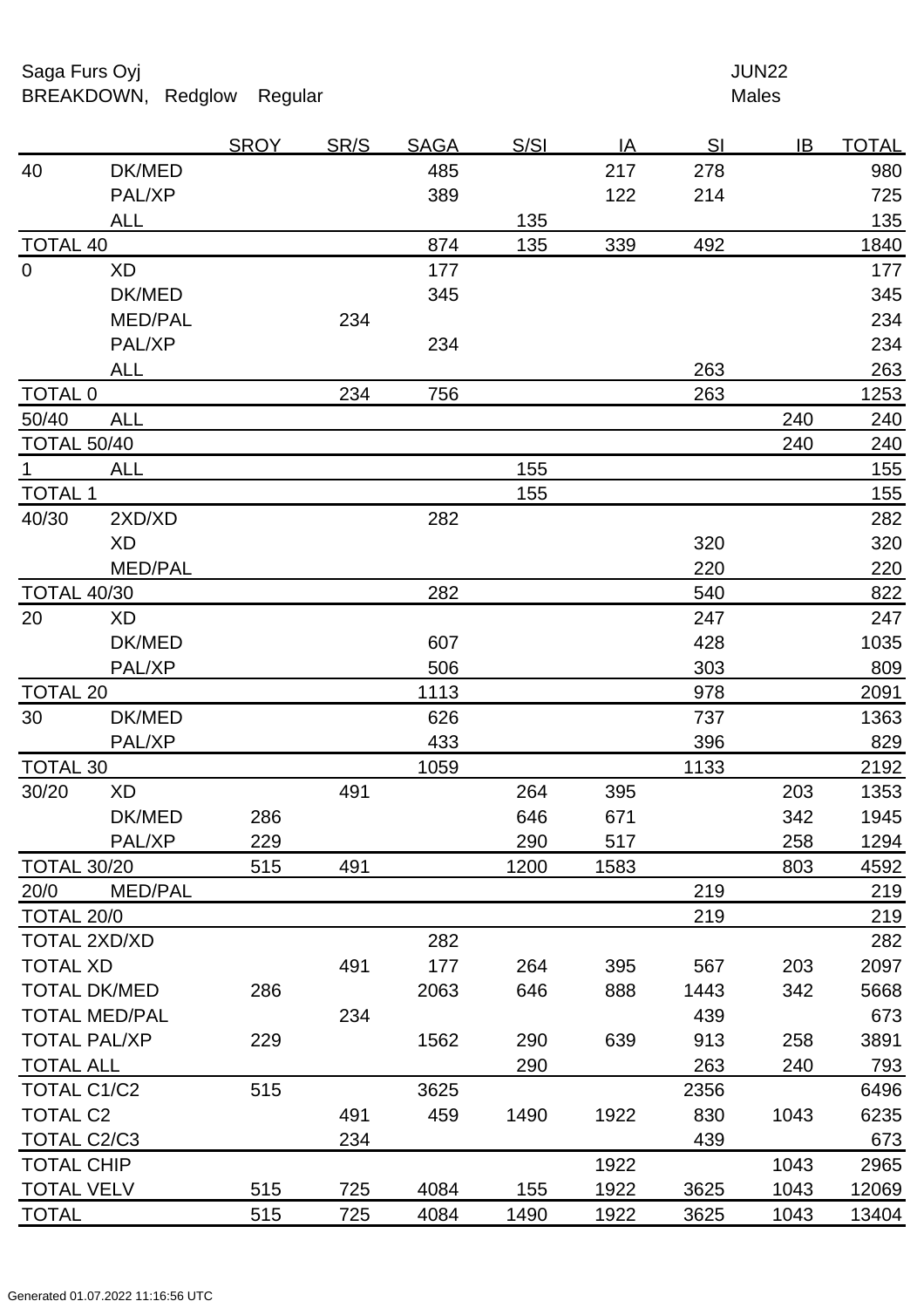| Saga Furs Oyj<br>BREAKDOWN, Redglow |    | Regular     |      |             |      | <b>JUN22</b><br><b>Males</b> |    |    |       |  |
|-------------------------------------|----|-------------|------|-------------|------|------------------------------|----|----|-------|--|
|                                     |    | <b>SROY</b> | SR/S | <b>SAGA</b> | S/SI | ΙA                           | SI | ΙB | TOTAL |  |
| Lots:                               | 69 |             |      |             |      |                              |    |    |       |  |
| Showlots:                           | 47 |             |      |             |      |                              |    |    |       |  |